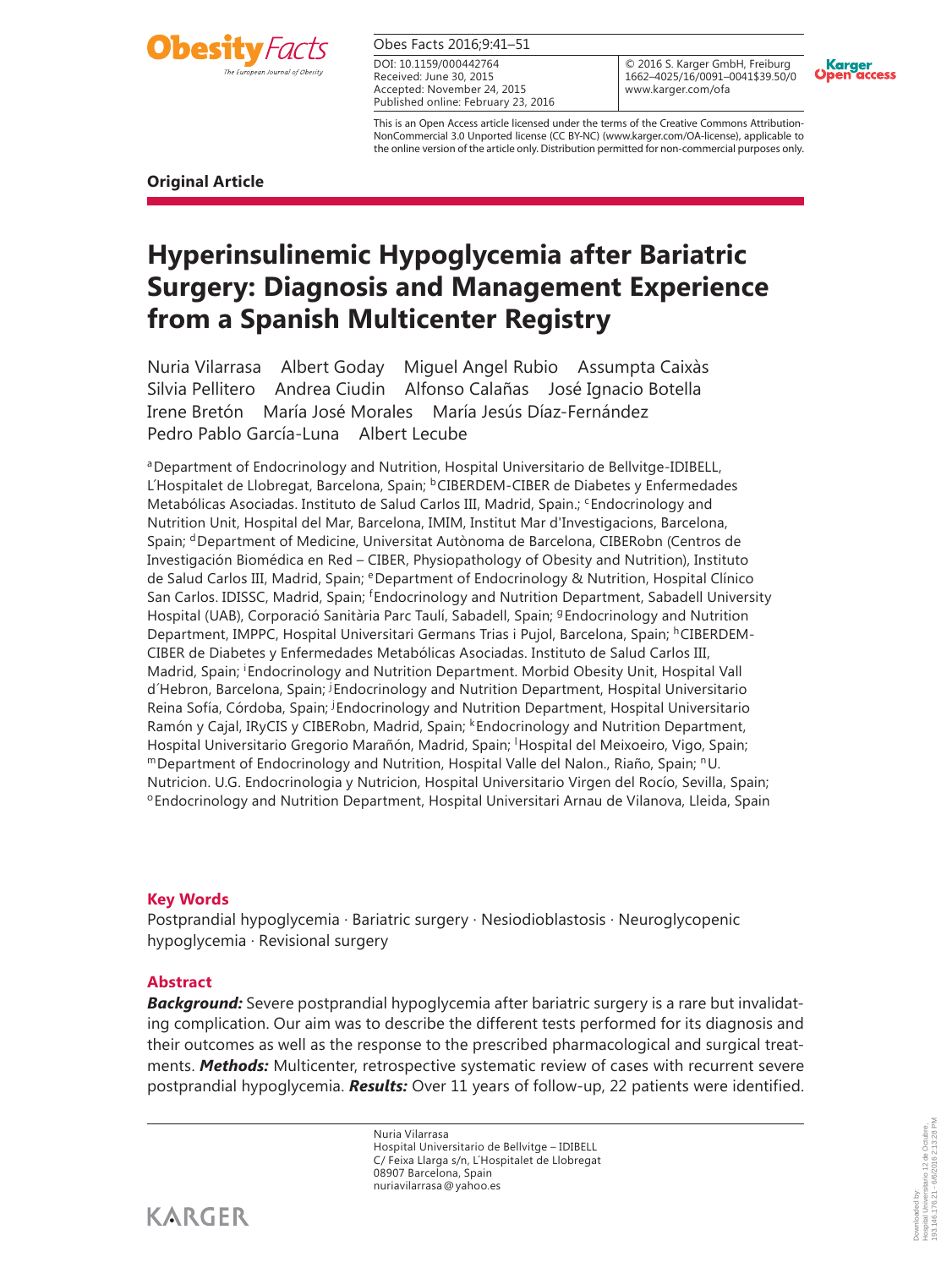

| Obes Facts 2016:9:41-51 |                                                             |  |
|-------------------------|-------------------------------------------------------------|--|
| DOI: 10.1159/000442764  | $\circ$ 2016 S. Karger GmbH, Freiburg<br>www.karger.com/ofa |  |

The test most used to provoke hypoglycemia was the oral glucose load test followed by the mixed meal test which was the least standardized test. With pharmacological treatment, 3 patients were symptom-free (with octreotide) and in 12 patients hypoglycemic episodes were attenuated. Seven patients had persistent hypoglycemic episodes and underwent surgery. Partial pancreatectomy was performed in 3 patients who had positive selective arterial calcium stimulation, and nesidioblastosis was confirmed in 2 patients. Reconversion to normal anatomy was performed in 3 patients, and 1 patient underwent a resection of the 'candy cane' roux limb, with resolution of hypoglycemia in all cases. *Conclusions:* There is high heterogeneity in the evaluation and treatment options for postoperative hypoglycemia. In patients that do not respond to pharmacological treatment, reconstruction of gastrojejunal continuity may be the safest and most successful procedure.  $\degree$  2016 S. Karger GmbH, Freiburg

## **Introduction**

 Postprandial hyperinsulinemic hypoglycemia after bariatric surgery has been described as a new entity which is characterized by severe neuroglycopenic symptoms such as coma and seizures that can be disabling for the patient [1] . It is difficult to know the exact incidence as most studies describe patients with hypoglycemic events not depending on their severity and without a clear differentiation from the early and late dumping syndrome. However, according to the Swedish Nationwide cohort study, 0.2% of patients undergoing Roux-en-Y gastric bypass (RYGB) suffer from this complication [2] .

 Postprandial hyperinsulinemic hypoglycemia was initially attributed to hyperplasia of pancreatic islets consistent with nesiodioblastosis [3, 4] . Exaggerated GLP-1 response to meals after gastric bypass was proposed as the key factor promoting β-cell proliferation [1] . However, other authors observed an enlarged nuclear diameter of the  $\beta$  cell suggesting increased secretory activity [5]. Therefore, a functional rather than a structural pancreatic alteration has been hypothesized. However, the exact etiology has still to be elucidated [6–9] . The published data regarding this entity include small series of patients, and not all of them were affected by severe hypoglycemia [10] . Moreover, among authors there is high heterogeneity in the definition of severe hypoglycemia, the diagnostic approach, and its treatment because to date there is no established consensus. In this sense, we collected data from patients with recurrent severe hypoglycemic episodes after bariatric surgery, events which brought them to the emergency room, not responding either to diet or adequately to α-glucosidase inhibitors. Our aim was to describe the different biochemical tests performed for the diagnosis of this entity and their outcomes, as well as the response to the prescribed pharmacological and surgical treatments.

## **Material and Methods**

**KARGER** 

 This is a multicenter, retrospective a systematic review of cases with severe postprandial hypoglycemia after bariatric surgery. Subjects were selected from registered cohorts from Spanish referral hospitals followed by the Obesity Group of the Spanish Society of Endocrinology and Nutrition (GOSEEN) [11, 12] .

 Detailed clinical and biochemical data were retrospectively collected by reviewing medical charts of all patients who had previously undergone bariatric surgery (RYGB and malabsorptive procedures) during the period from January 2002 to December 2013 in the 12 tertiary reference public hospitals in Spain.

 A severe episode of hypoglycemia was defined as a hypoglycemic event (venous glucose < 50 mg/dl) [13] requiring attendance by the emergency services or hospitalization that occurred after bariatric surgery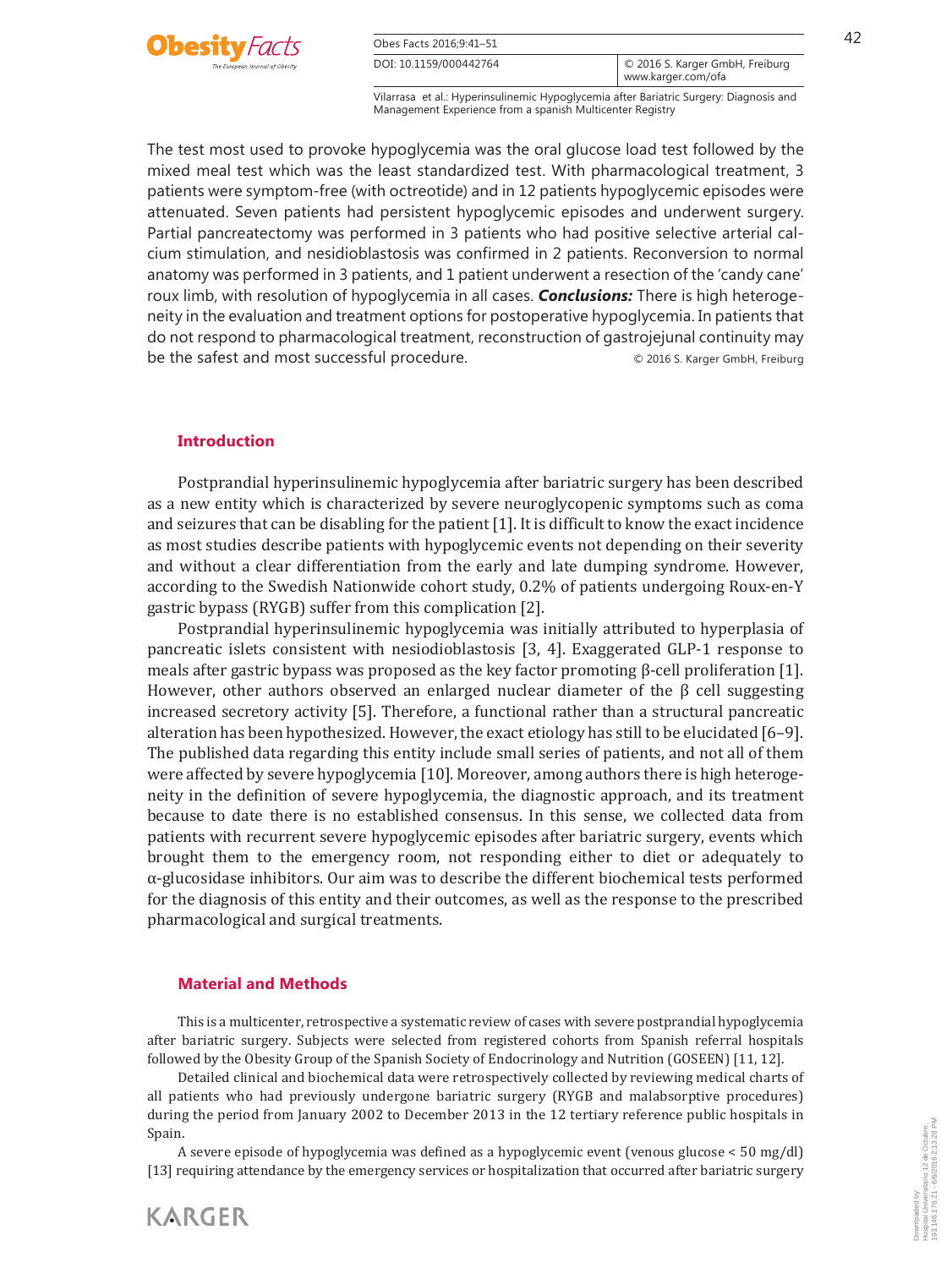

| Obes Facts 2016;9:41-51 |                                                       |  |
|-------------------------|-------------------------------------------------------|--|
| DOI: 10.1159/000442764  | © 2016 S. Karger GmbH, Freiburg<br>www.karger.com/ofa |  |

and was accompanied by neuroglycopenic symptoms in the absence of a pharmacological treatment which might explain their appearance. Patients were only included if they had undergone recurrent episodes of severe hypoglycemia that had not responded to diet modifications and showed an incomplete response to α-glucosidase inhibitors. Precocious and late dumping syndrome was clinically discarded since they usually respond to low-carbohydrate diet and frequent small split meals.

 Data collected in the questionnaire included demographic and anthropometric characteristics of patients and a description of the hypoglycemic events. The laboratory tests, the radiological studies, and the performance of an arterial calcium stimulation test were registered. Medical treatments and pancreatic or reconstructive surgery used to manage the hypoglycemic events and their outcomes were recorded.

*Meal test* : In all centers, the patients arrived at the laboratory in the morning after an overnight fast. An antecubital venous cannula was inserted, and blood was extracted. Baseline glucose, insulin and C-peptide values were obtained in the hospital laboratory and at times 0, 30, 60, 90, 120, 150, 180 and 240 min after the liquid meal ingestion. In some centers, sample collection was finished after 120 min and in others after 180 min. Different products were used as a liquid test meal containing approximately 16% protein, 30% lipids and 54% carbohydrates with 250 kcal.

*Oral glucose challenge testing* was performed in some centers with 75 and in others with 100 g of glucose administered orally to evoke postprandial hypoglycemia. After an overnight fast, blood was extracted for hospital laboratory determination of glucose, insulin, C-peptide baseline values and at times 0, 30, 60, 90, 120, 150, 180 and 240 min. In some centers, sample collection was finished after 120 min and in others after 180 min.

 This study was approved by the Ethic Committees of each hospital and is in accordance with the 1964 Helsinki declaration and its later amendments or comparable ethical standards. All patients signed a written informed consent which specified that data collected from their medical charts could be potentially used in an anonymous way for investigation and publication.

#### *Statistical Analysis*

 Data were expressed as mean ± SD for parametric variables and as frequencies for categorical variables. For categorical variables differences between groups were assessed with the chi-square test for independent samples. Statistical analysis was performed using the Statistical Package for Social Sciences (SPSS/Windows version 18; SPSS Inc., Chicago, IL, USA). Statistical significance was set at p < 0.05.

## **Results**

#### *Clinical Characteristics*

 The total number of cases of hypoglycemia after bariatric surgery reported amounted to 22, with a total of 4,645 bariatric surgery interventions (RYGB and malabsorptive procedures) performed in the retrospective period analyzed (January 2002 to December 2013). Therefore, the estimated prevalence found in our series was 0.47%. However, this is a conservative estimate as it cannot be discarded that cases from our cohort had been attended in other hospitals.

21 women and 1 man, aged  $51 \pm 10$  years, were included. The clinical characteristics of patients are given in table 1.19 patients (86.3%) had undergone a standard RYGB and 3 a malabsorptive procedure. Elapsed time since bariatric surgery was  $31.8 \pm 26$  months (range 7–120 months). At the time of hypoglycemic episodes, 77% of patients had regained weight  $(10.7 \pm 16\%$  from their minimal weight after surgery). The hypoglycemic events were mainly postprandial, but 27% of patients presented with mixed episodes pre- and postprandially. Data relevant to the episodes of hypoglycemia are shown in table 2.

 Regarding the characteristics of patients, none suffered from hypoglycemic episodes before surgery, and type 2 diabetes was present in 9% of them remitting after the procedure, without requiring any hypoglycemic drugs.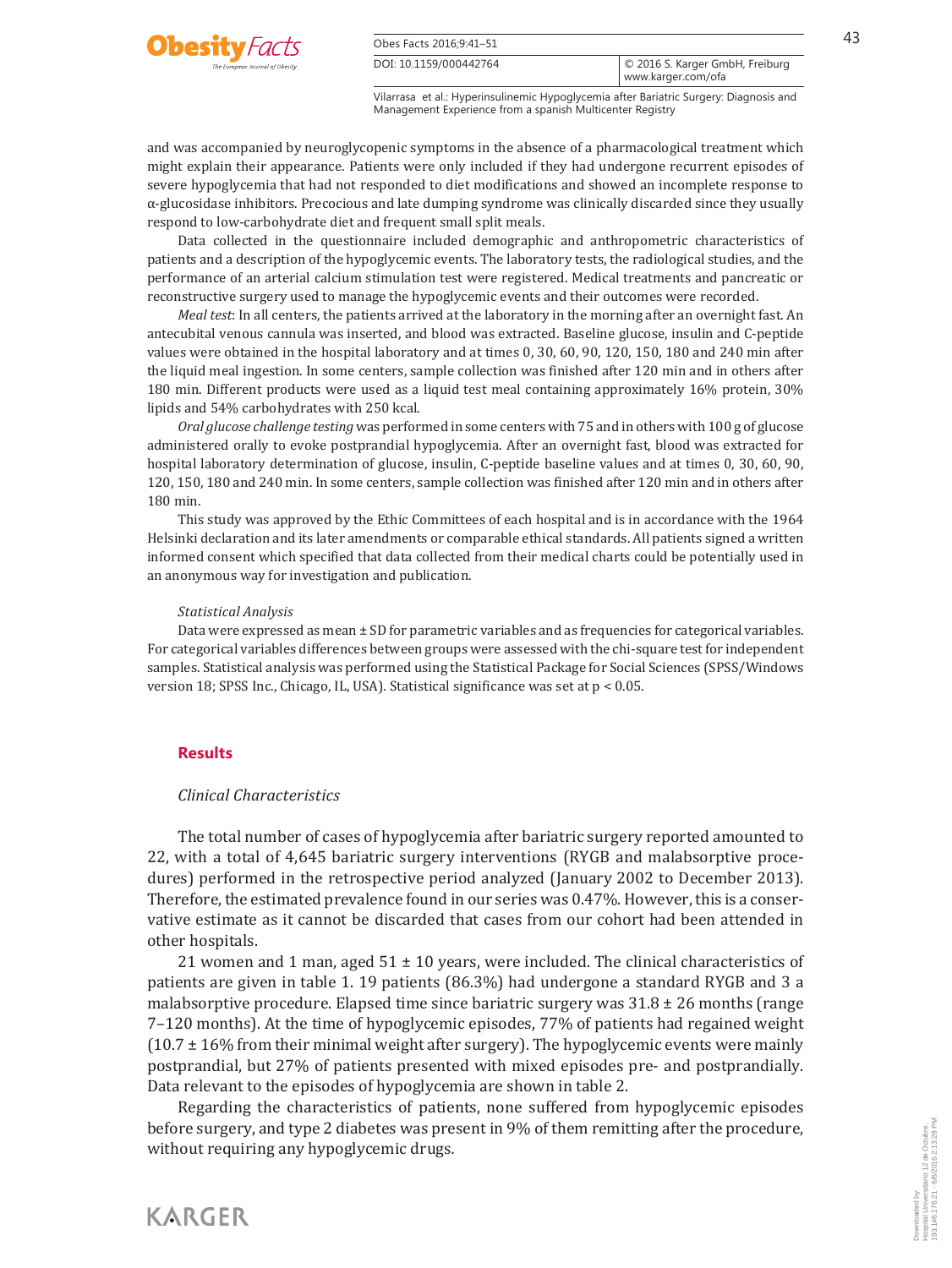

| Obes Facts 2016;9:41-51 |                                                       | 44 |
|-------------------------|-------------------------------------------------------|----|
| DOI: 10.1159/000442764  | © 2016 S. Karger GmbH, Freiburg<br>www.karger.com/ofa |    |

**Table 1.** Clinical characteristics of patients and laboratory values during episodes of postprandial hypoglycemia

|                                                                                                       | N                                       |
|-------------------------------------------------------------------------------------------------------|-----------------------------------------|
| Sex (M/F)                                                                                             | 1/21                                    |
| Age, years                                                                                            | $51 \pm 10$                             |
| Type of surgery, n (%)<br>Roux-en-Y gastric bypass<br>Biliopancreatic diversion<br>Duodenal switch    | 19 (86.3%)<br>$2(9.2\%)$<br>$1(4.5\%)$  |
| Time after surgery, months                                                                            | $31.8 \pm 26$                           |
| Frequency of hypoglycemias, n (%)<br>Daily episodes<br>2-3 episodes/week<br>Weekly episodes           | 13 (59.0%)<br>$2(9.2\%)$<br>$7(31.8\%)$ |
| Serum glucose during episode of hypoglycemia, mg/dl                                                   | $39.2 \pm 9.3$                          |
| Serum insulin during episode of hypoglycemia (normal range 2.3 – 16.7 μUI/ml), μUI/ml                 | $15.9 \pm 13.7$                         |
| Effects of hypoglycemia<br>Falls and contusions<br>Coma<br>Continuous invalidating faints<br>Seizures | 54.7%<br>13.6%<br>22.7%<br>9.0%         |

| <b>Table 2.</b> Clinical characteristics |
|------------------------------------------|
| of the episodes of spontaneous           |
| postprandial hypoglycemia                |

|                                               | N(%)        |
|-----------------------------------------------|-------------|
| Type of hypoglycemias                         |             |
| Postprandial                                  | 16 (72.7%)  |
| Mixed                                         | 6(27.3%)    |
| Frequency of hypoglycemias                    |             |
| Daily episodes                                | 13 (59.0%)  |
| 2-3 episodes/week                             | $2(9.2\%)$  |
| Weekly episodes                               | $7(31.8\%)$ |
| Acute treatment of the episode                |             |
| Simple carbohydrates (oral)                   | $7(31.8\%)$ |
| Glucose (iv)                                  | $4(18.2\%)$ |
| Glucagon (subcut)                             | $1(4.5\%)$  |
| Simple carbohydrates +glucose (iv)            | $4(18.2\%)$ |
| Simple carbohydrates + glucagon (subcut)      | $2(9.1\%)$  |
| All previous treatments on different episodes | $2(9.1\%)$  |
| Effects of hypoglycemia                       |             |
| Falls and contusions                          | 54.7%       |
| Coma                                          | 13.6%       |
| Continuous invalidating faints                | 22.7%       |
| Seizures                                      | $9.0\%$     |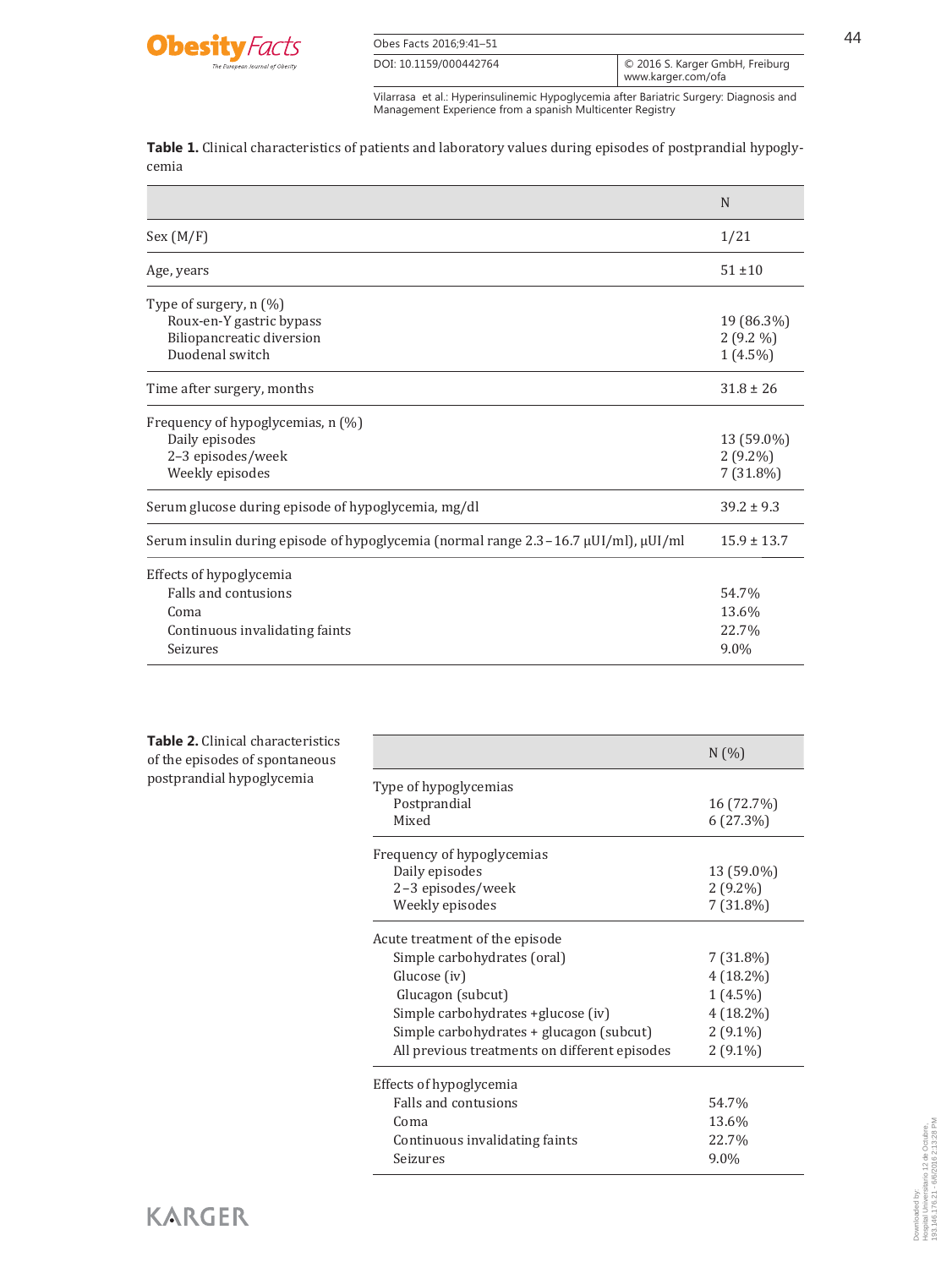

| Obes Facts 2016:9:41-51 |                                                       |  |
|-------------------------|-------------------------------------------------------|--|
| DOI: 10.1159/000442764  | O 2016 S. Karger GmbH, Freiburg<br>www.karger.com/ofa |  |



**Fig. 1.** Continuous glucose monitoring pre-pharmacological treatment. Each line represents an individual day. Y-axes represent glucose (mg/dl), X-axes represent hour of the day. Glucose values below 50 mg/dl are indicated in red and they represent 8% of all glycemic values.

## *Dynamic Tests*

**KARGER** 

 Only 3 (13.6%) of patients had plasma insulin concentrations determined during a spontaneous episode of hypoglycemia; in the remaining subjects, insulin and glucose levels were analyzed along with venous glucose sampling during the provocative test. The laboratory findings confirmed hyperinsulinemia or an inappropriate normal insulinemia in all patients and a concomitant venous glucose level of less than 50 mg/dl (mean  $39.1 \pm 9.3$  mg/dl).

 The test most used to provoke a hypoglycemic episode was the oral glucose load, which was performed in 16 (72%) patients. In 11 (50%) patients, a mixed meal test was done as an exclusive test ( $n = 3$ ) and in addition to an oral glucose load ( $n = 8$ ). During the oral glucose load, 81% of patients experienced a hypoglycemic event. In 2 patients, this test was not assessable because of vomiting. During the mixed meal test, 54% of patients had a hypoglycemic event. Comparing the 8 patients evaluated both with an oral glucose load and with a liquid mixed meal test, a greater proportion showed a positive result (presence of hypoglycemia) after the oral glucose load test (66% vs.  $33\%$ , p = 0,049). The mixed meal was the best tolerated test, although the least standardized. Different times of sample collection and total duration (ranging from 120 to 240 min) were reported. Also, different liquid meals were used containing 33–50 g of carbohydrates (mean  $39.5 \pm 5.3$  g). A 72-hour fast was performed in 10 (45%) patients, mainly in patients with mixed pre- and postprandial episodes, and in 70% of them hypoglycemia was observed, but with low plasma insulin concentrations.

 An exploratory glucose sensor was placed in only 3 patients, and hypoglycemic events were detected in all of them during a 5-day period. The continuous glucose monitoring of one of these patients (patient number 4) with persistent episodes of hypoglycemia can be seen in figure 1.

#### *Therapy Strategies: Pharmacological Treatment*

The first step in the pharmacological treatment was the use of  $\alpha$ -glucosidase inhibitors, only 4 patients (18%) showed a partial response ( table 3 ). A reduction of 50% in the number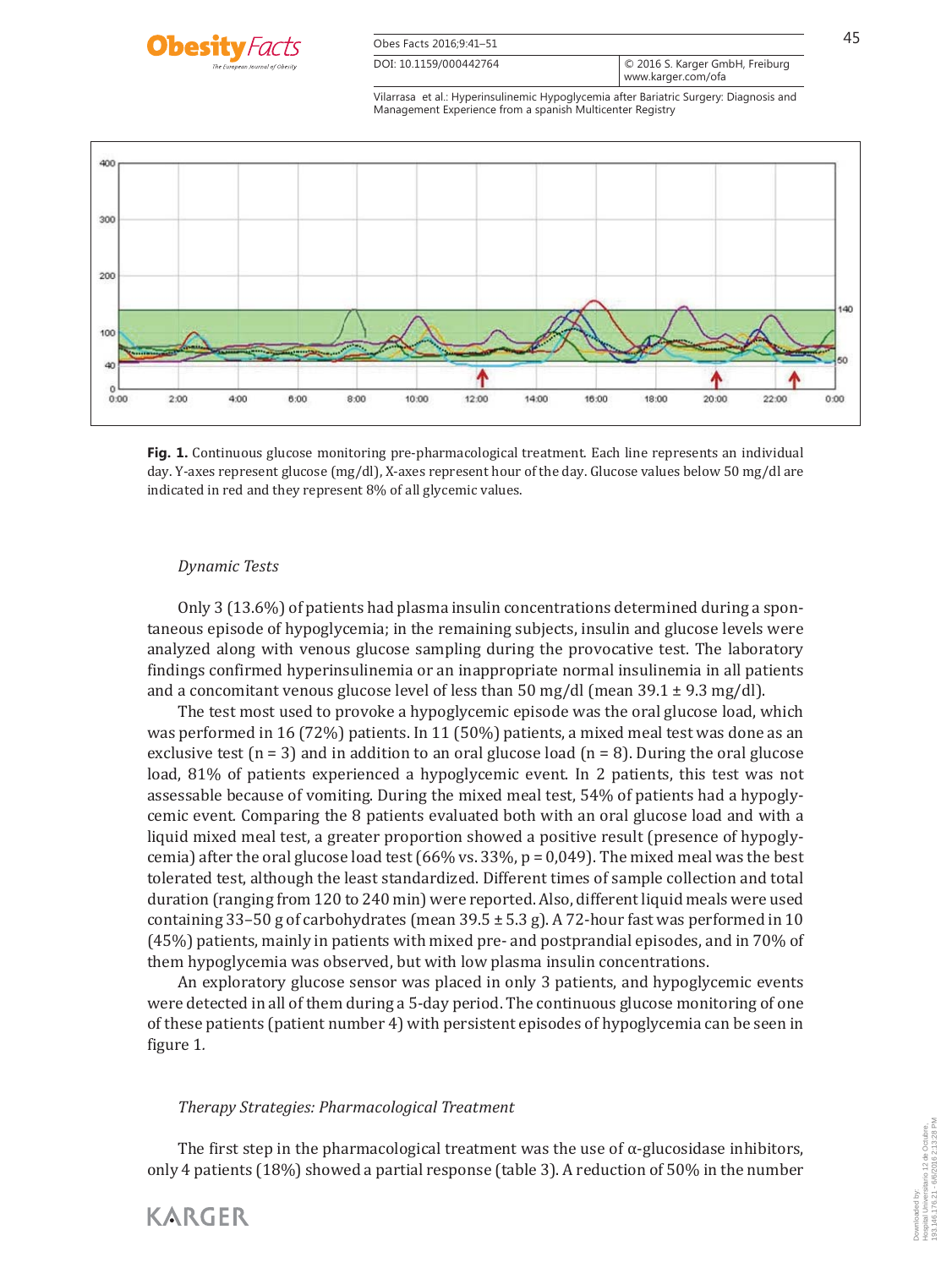

| Obes Facts 2016:9:41-51 |                                                             |  |
|-------------------------|-------------------------------------------------------------|--|
| DOI: 10.1159/000442764  | $\circ$ 2016 S. Karger GmbH, Freiburg<br>www.karger.com/ofa |  |

| Medication                                                                                           | Dose                                                                             | Number of<br>patients | No response | Partial<br>response | Complete<br>response |
|------------------------------------------------------------------------------------------------------|----------------------------------------------------------------------------------|-----------------------|-------------|---------------------|----------------------|
| Alpha glucosidase inhibitors                                                                         | $50 \text{ mg} / 8 \text{ h}$<br>orally                                          | 22                    | 18 (82%)    | 4(18%)              | $\mathbf{0}$         |
| Nifedipine plus<br>verapamil                                                                         | $20 \frac{\text{mg}}{\text{day}}$<br>$80 \frac{\text{mg}}{\text{day}}$<br>orally | 10                    | $5(50\%)$   | $5(50\%)$           | $\mathbf{0}$         |
| Diazoxide                                                                                            | $168.7 \pm 94 \text{ mg/day}$<br>orally                                          | 6                     | $3(50\%)$   | $3(50\%)$           | $\mathbf{0}$         |
| Octreotide                                                                                           | $50/100 \mu g / 12 h$<br>subcutaneously                                          | $13*$                 | $5(38,4\%)$ | $5(38,4\%)$         | 3(23%)               |
| $N=2$ patients after alpha glucosidase inhibitors + N= 11 after calcium channel blocker / diazoxide. |                                                                                  |                       |             |                     |                      |

#### **Table3.** Response to pharmacological treatment

of hypoglycemic events and in their severity was considered a partial response. The second step was the use of a calcium channel blocker in 10 (45.4%) patients (nifedipine and verapamil at doses of 20 mg and 80 mg, respectively), and of diazoxide (mean dose  $168.7 \pm 94$  mg/ day) in 6 (27.2%). The results obtained with both previous treatments were similar, achieving an initial reduction of symptoms in 50% of patients. Octreotide was used as a second pharmacological treatment step after  $\alpha$ -glucosidase inhibitors in 2 patients and as a third step in 11 patients (8 without response and 3 with partial response after calcium channel blockers / diazoxide). Among patients receiving octreotide, 5 (38.4%) showed a partial response and in 3 (23%) the hypoglycemic episodes resolved. Figure 2 shows the continuous glucose monitoring of patient number 4 under octreotide treatment. In the follow-up, 2 patients with partial response under calcium channel blockers and diazoxide experienced a worsening of their symptoms. Therefore, with pharmacological treatment, 3 patients were symptom-free (with octreotide) and 12 experienced an attenuation of their hypoglycemic episodes (with  $\alpha$ -glucosidase inhibitors n = 4, with calcium channel blockers n = 3, with octreotide n = 5). Seven patients with persistent severe hypoglycemic episodes underwent further studies.

# *Radiological Studies*

 Abdominal CT and ecoendoscopy were performed in the former 7 patients, and octreotide scintigraphy was performed in 3 patients, without pathological findings. Selective arterial calcium stimulation was undertaken, and it was positive in 3 patients.

## *Surgical Treatment*

**KARGER** 

 Partial pancreatectomy was performed in 3 patients with positive selective arterial calcium stimulation. In 2 of them, neosidioblastosis was confirmed. After the intervention they were symptom-free, 1 or 2 years after surgery. In 1 patient, no histologically abnormal findings were observed, and hypoglycemic episodes persisted, requiring a reconversion of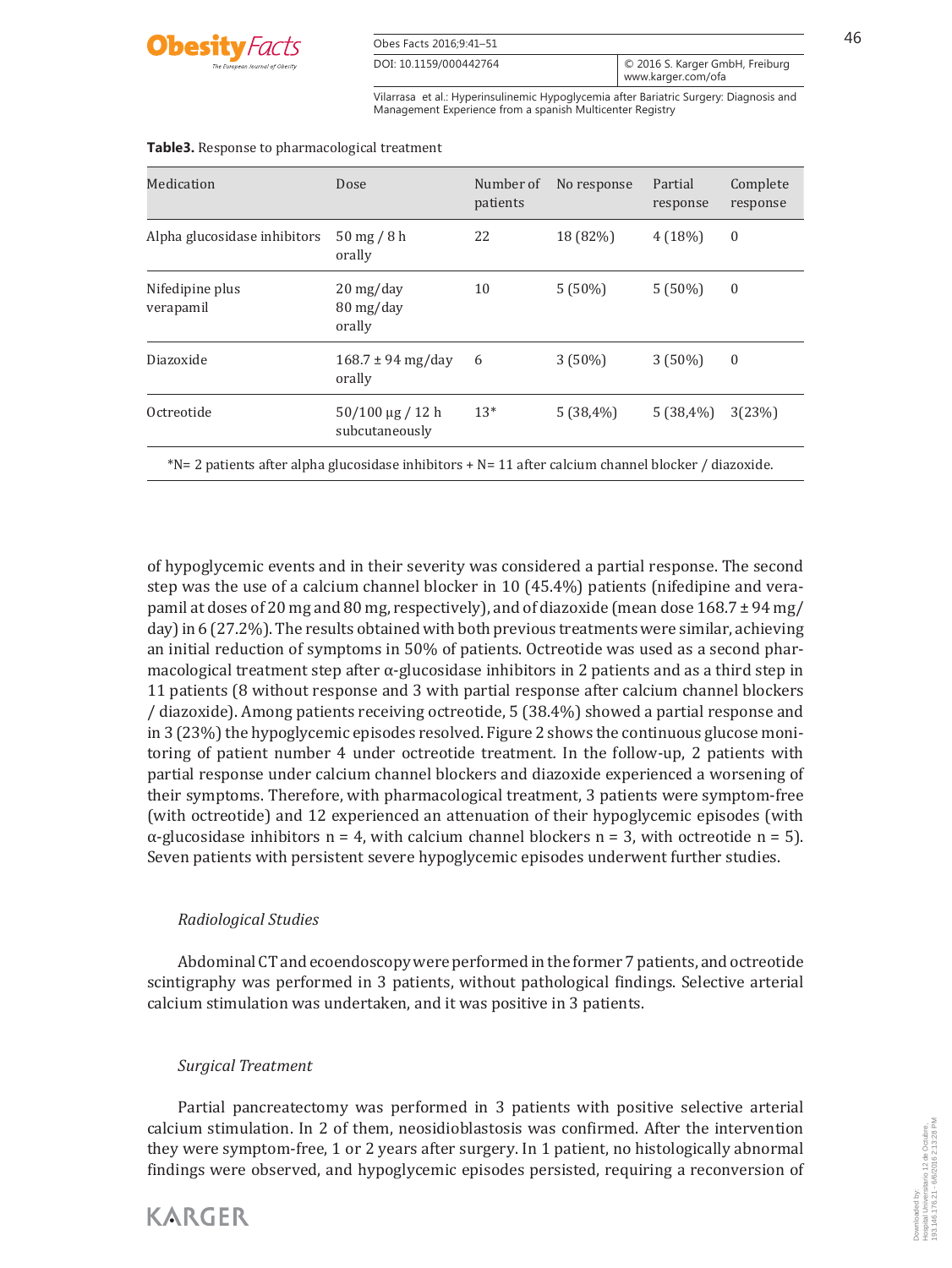

| Obes Facts 2016:9:41-51 |                                                       |  |
|-------------------------|-------------------------------------------------------|--|
| DOI: 10.1159/000442764  | O 2016 S. Karger GmbH, Freiburg<br>www.karger.com/ofa |  |



**Fig. 2.** Continuous glucose monitoring under octreotide treatment. Each line represents an individual day. Y-axes represent glucose (mg/dl), X-axes represent hour of the day. Glucose values below 50 mg/dl are indicated in red. Only one value of glucose below 50 mg/dl was detected. On the contrary, due to side effects of the medication, hyperglycemia (glucose > 150 mg/dl) was detected on a few ocasions.

duodenal switch to original anatomy. However, 2 years later hypoglycemic episodes recurred and were controlled with  $\alpha$ -glucosidase inhibitors during the next 3 years. After this period of time, type 2 diabetes mellitus was diagnosed and required treatment with insulin and metformin.

 Redo surgery (revisional or conversional surgery) was chosen as a first surgical therapeutical option in 4 patients with previous RYGB. One of them underwent a 'kissing operation' with performance of an anastomosis between the alimentary limb and the antral remnant. However, 2 years later, because of recurrence, the alimentary limb was removed and the gastric pouch was anastomosed to the gastric remnant to restore the gastroduodenal tract continuity. The patient persisted with hypoglycemic episodes that could be controlled with α-glucosidase inhibitors. Two other patients underwent a complete reversal of RYGB to normal anatomy. The procedure consisted in dismantling the previous gastrojejunostomy and jejunojejunostomy, re-anastomosing the gastric pouch to the gastric remnant and the proximal alimentary limb end to the distal biliary limb end. The 2 patients have been without evidence of hypoglycemia for 1 year or for 3 months after the intervention. The last patient with RYGB (patient number 4) showed recurrence of hypoglycemic episodes after an initial resolution with octreotide. She underwent a gastric pouch restriction, reducing the anastomosis diameter and a resection of the nonfunctional Roux limb proximal to the jejunostomy in order to avoid the 'candy cane' Roux syndrome associated with hypoglycemia. The patient is symptom-free 1 year after the procedure (fig. 3).

## **Discussion**

**KARGER** 

 Our series of 22 well-characterized patients with recurrent severe episodes of postprandial hypoglycemia, not responding to diet, is the largest published to date. In spite of the limitations, the estimated prevalence of 0.47% is a little higher than previously reported [2, 14] although the fact that we are referral hospitals could explain this difference. Nevertheless, our findings conformed the infrequence of this entity.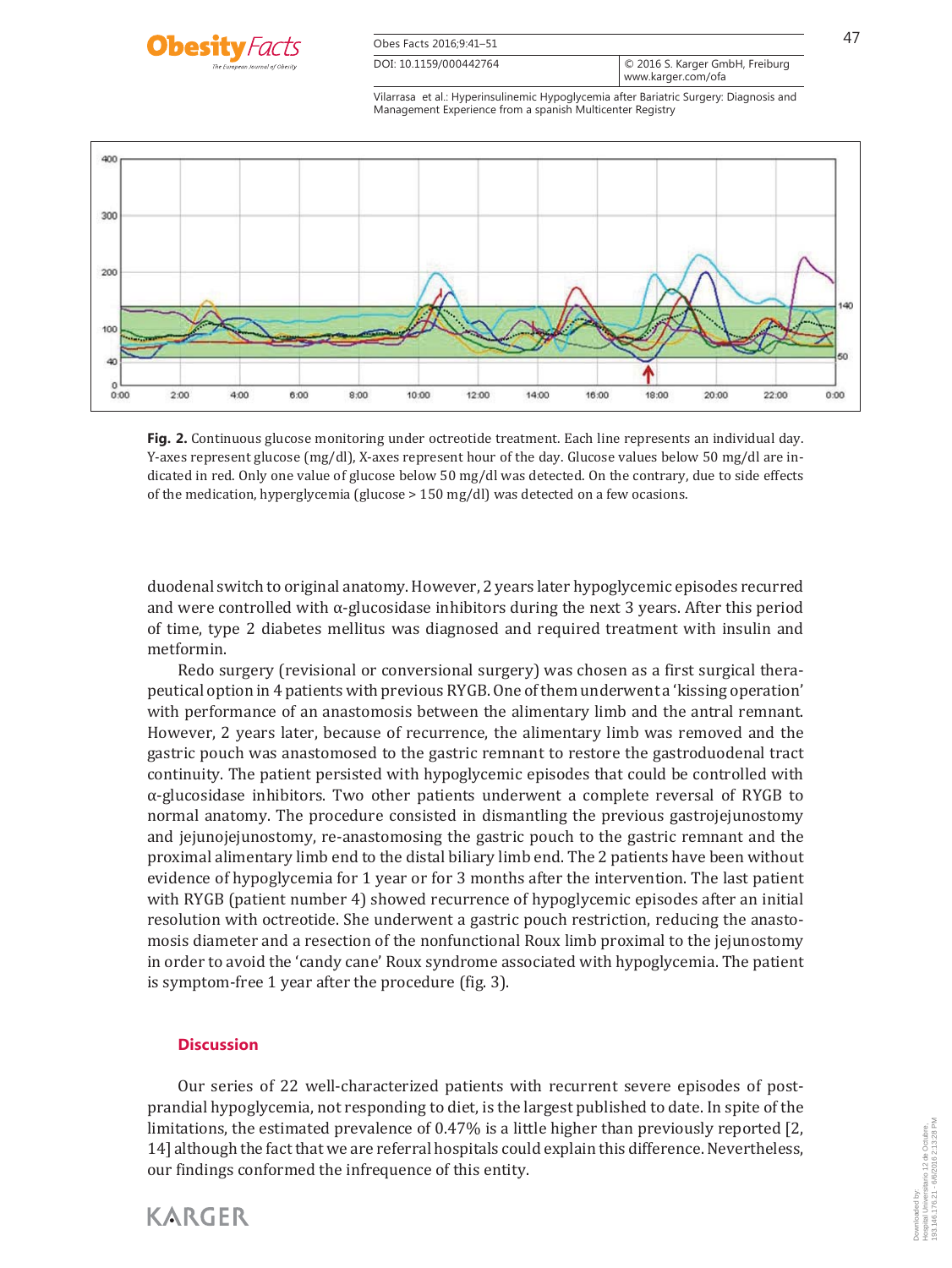

**Fig. 3.** Continuous glucose monitoring after revisional surgery. Each line represents an individual day. Yaxes represent glucose (mg/dl), X-axes represent hour of the day. Six months after the resection of the 'candy cane' roux limb no hypoglycemia was observed.

 Previous reports described smaller cohorts of up to 9 cases, and they included patients suffering from late dumping [15, 16] . Our study only included patients with severe symptomatic hyperinsulinemic hypoglycemia with consistent biochemical and clinical data. Hyperinsulinemic severe hypoglycemia should be differentiated from early and late dumping syndrome that respond well to dietary manipulation and appear early in the postoperative period. More severe hypoglycemia, associated with neuroglycopenia, typically occurs 1–3 years after gastric bypass [3] . Indeed, in our patients hypoglycemic symptoms presented 32 months after surgery.

 A greater prevalence of postoperative dumping syndrome among type 2 diabetic patients has been described in one previous paper [17] . However, this finding has not been confirmed in our series in which only 9% of patients had a prior history of type 2 diabetes.

 In our study, different methods of diagnosing hyperinsulinemic hypoglycemic events were used. The easiest test is to determine venous glucose and insulin concentrations during a spontaneous episode of low plasma glucose. However, patients are usually attended at home or at the hospital emergency room, and insulin concentrations during the hypoglycemic episode cannot be easily determined. The tests used to induce hypoglycemia show low specificity, and, taking all the data together, it is not possible to recommend only one of them. The oral glucose tolerance test (OGTT) has historically been used for reactive hypoglycemia; however, it may not be well tolerated after gastric bypass and has been found to be positive (episode of hypoglycemia) in 10% of normal people [18] and 33% of patients with gastric bypass without hypoglycemia [19, 20] . The liquid meal test seems to be a more physiological stimulus with lower glucose load, but it can be positive in 30% of asymptomatic patients undergoing gastric bypass [21] . In our study, a greater proportion of patients experienced a hypoglycemic event during the OGTT than during the mixed meal. However, with the former test not all patients received 50 g of carbohydrates which could be the major physiological stimulus.

 A glucose sensor can register low glucose episodes in free-living conditions. A recent study has described better detection rates of hypoglycemia with continuous glucose monitoring compared to mixed meal test [21] . However, its use is limited because it is not available to all centers, and the results obtained have to be supplemented by laboratory parameters  $[22]$ .

**KARGER**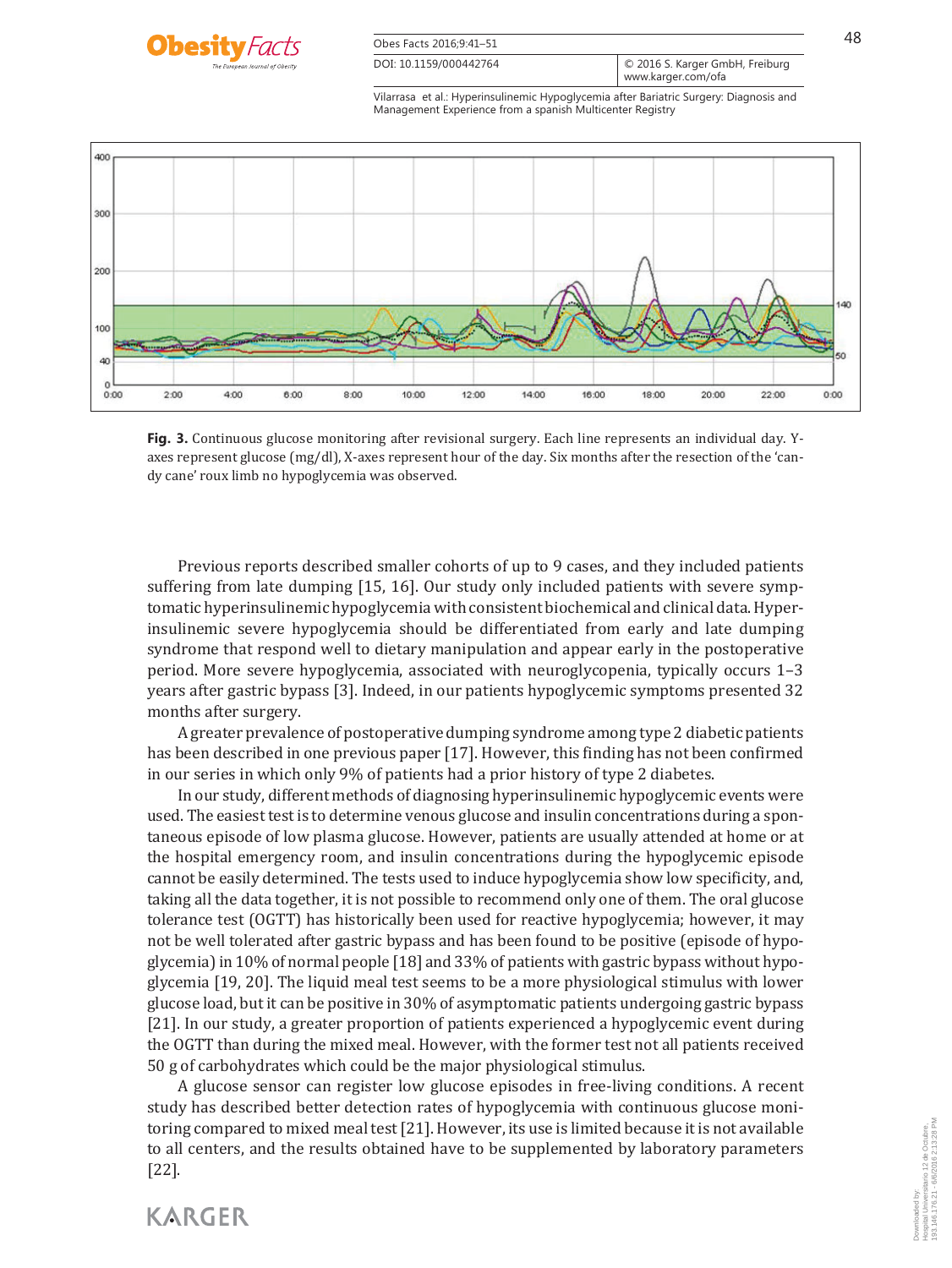

**KARGER** 

| Obes Facts 2016;9:41-51 |                                                       | 49 |
|-------------------------|-------------------------------------------------------|----|
| DOI: 10.1159/000442764  | © 2016 S. Karger GmbH, Freiburg<br>www.karger.com/ofa |    |

Vilarrasa et al.: Hyperinsulinemic Hypoglycemia after Bariatric Surgery: Diagnosis and Management Experience from a spanish Multicenter Registry

 The etiology of this entity is still unclear. Some authors have attributed it to the presence of nesidioblastosis but others have alternatively supported increased activity of β cells, probably induced by GLP-1 [1, 23] . However, the use of GLP-1 receptor antagonist, has not shown a different effect on insulin secretion in patients with and without recurrent hypoglycemia [24] . The case of a patient has been published in whom hypoglycemia was completely ameliorated by feeding via gastrostomy tube through the bypassed gut [25] . This suggested that in some cases there is a functional pancreatic alteration that may be resolved when food does not rapidly bypass the duodenum and arrives to the ileum. In this sense, this entity has only been described in gastric bypass and malabsorptive surgeries that exclude the proximal gut.

 There is no 'gold-standard' medical treatment for severe hyperinsulinemic hypoglycemia [26–29]. The pharmacological treatment is directed to reduce carbohydrate absorption, reduce insulin secretion, and slow gastric emptying. When the symptoms are refractory to diet the first pharmacological treatment used in our series is  $\alpha$ -glucosidase inhibitors that are able to improve but not resolve symptoms in 18% of cases. In our experience, the second step is a calcium channel blocker because of its low cost and easy administration. One of the main mechanisms of action of calcium antagonists is a direct inhibitory effect on the pancreatic β-cell glucose-induced insulin release [30] . Some clinicians prefer a β-cell inhibitor diazoxide [10, 31–33] even though in our country it can only be prescribed in the hospital pharmacy as a foreign drug, with similar results compared to calcium antagonists in our experience (partial effect in 50% of patients and ineffective in the rest). The third step and increasingly being used as a second step is the secretory inhibitor octreotide. In our series, with this treatment 23% of patients had complete resolution of the hypoglycemic episodes. Therefore, octreotide could be the treatment of choice when diet,  $\alpha$ -glucosidase and calcium channel blockers fail to control hypoglycemic episodes. Although it is expensive, needs subcutaneous administration and can only be prescribed in our country as compassionate use for the treatment of hyperinsulinemic hypoglycemia, different reports have shown how it specifically inhibits GLP-1 secretion [34].

 Surgical therapy has to be considered when pharmacological treatment is unsuccessful. In our experience, reconversion to normal anatomy in one step is a safe process and the most successful technique. However, our follow-up is relatively short, and other authors have recently described persistence of hypoglycemia after reconversion [35] . Other surgical approaches have been used, such as restoring gastric restriction with an adjustable gastric band [36] or providing nutrition through a gastrostomy tube [25] . However, to date there is insufficient experience to recommend any of the previous approaches.

 Partial or subtotal pancreatic resection is reserved when a gradient is found in venous sampling. In our series, 3 patients underwent pancreatic resection, and in 2 nesidioblastosis was confirmed with resolution of symptoms [37] . In another patient the histology showed no abnormalities and required restoring of gastrointestinal continuity with a final development of type 2 diabetes a few years later. Partial pancreatectomy carries morbimortality [38] and in our opinion should be reserved for cases with high suspicion of nesidioblastosis with a detailed radiologic study and a positive venous sampling. For the remaining cases, reconversion to original anatomy might be a safer procedure.

 The present study has several limitations, the most important being that it is retrospective. However, a systemized revision of cases was performed, and only patients with clinical severe recurrent hypoglycemia with confirmed biochemical parameters were included. Different diagnostic tests and medical treatments were used as there are no established guidelines regarding the management of this complication, highlighting the need for their elaboration.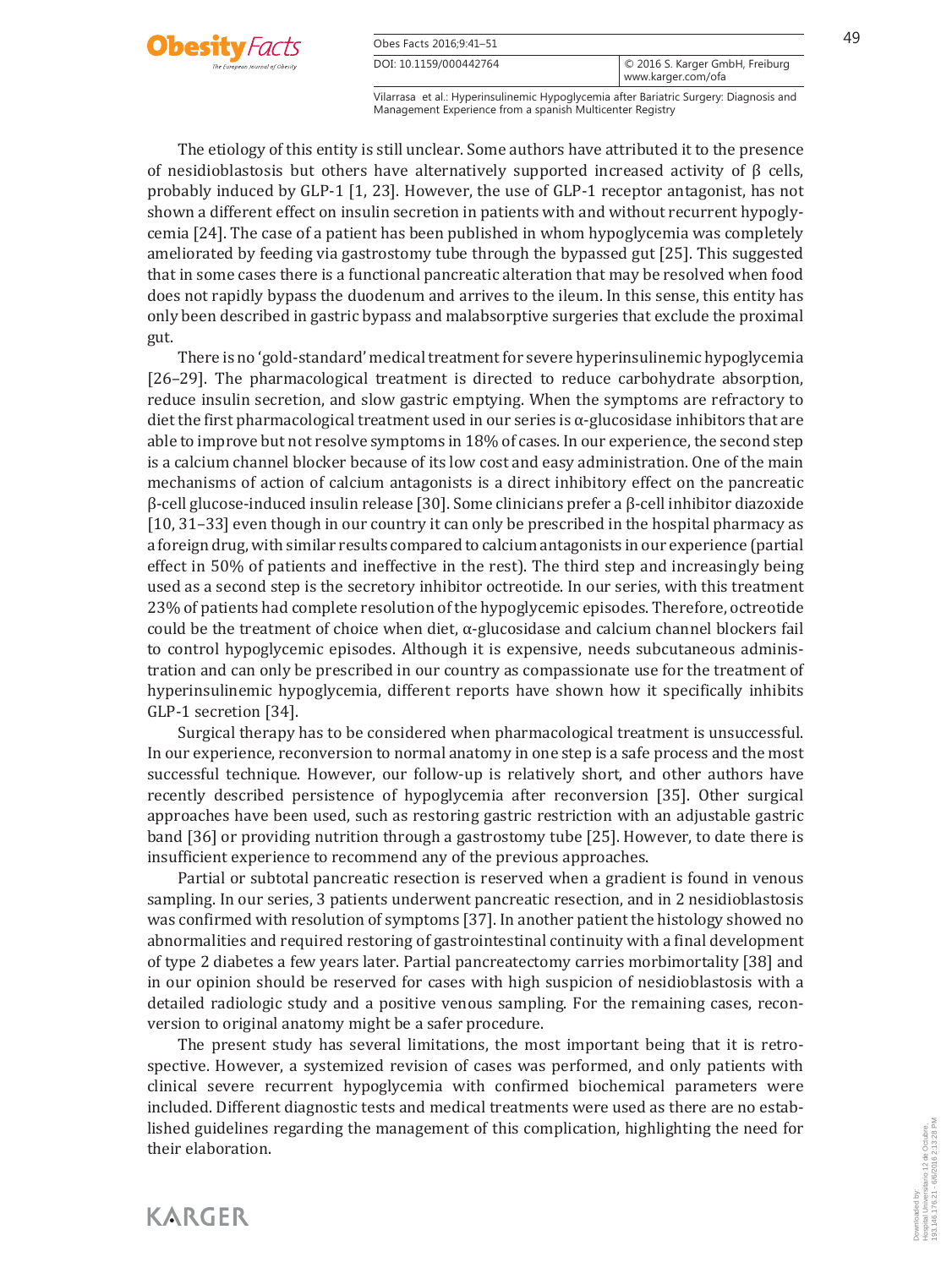

| Obes Facts 2016;9:41-51 |                                                       | 50 |
|-------------------------|-------------------------------------------------------|----|
| DOI: 10.1159/000442764  | © 2016 S. Karger GmbH, Freiburg<br>www.karger.com/ofa |    |

# **Conclusions**

 Postoperative hypoglycemia is an uncommon, yet troublesome, side effect after RYGB. There is high heterogeneity in the initial evaluation and treatment options, and most authors follow their own experience as there is no established consensus. Approximately 30% of these episodes will not respond to pharmacological treatment involving  $\alpha$ -glucosidase, calcium channel antagonists, diazoxide, and octreotide. In these cases radiological studies and a calcium stimulation test should be performed. Reconstruction of gastrojejunal continuity might be the safest and most successful option. Partial or subtotal pancreatic resection has high morbimortality, can lead to the onset of diabetes and should be applied only when a clear gradient is found in venous sampling.

# **Acknowledgements**

 We would like to thank The Group of Obesity of the Spanish Society of Endocrinology and Nutrition (GOSEEN) for participating and providing data for this study *.* This work was supported by ' *Ajuts per a projectes de recerca clínica de l'Hospital Universitari de Bellvitge (2011-PR143/11)'.* The authors thank Dr. Jonathan Rogerson for his valuable help with the English version of the manuscript.

## **Disclosure Statement**

The authors declare that they have no conflict of interest.

# **References**

**KARGER** 

- 1 Goldfine AB, Mun EC, Devine E, Bernier R, Baz-Hecht M, Jones DB, Schneider BE, Holst JJ, Patti ME: Patients with neuroglycopenia after gastric bypass surgery have exaggerated incretin and insulin secretory responses to mixed meal. J Clin Endocrinol Metab 2007;92:4678–4685.
- 2 Marsk R, Jonas E, Rasmussen F, Näslund E: Nationwide cohort study of post-gastric bypass hypoglycaemia including 5040 patients undergoing surgery for obesity in 1986–2006 in Sweeden. Diabetologia 2010;53: 2307–2311.
- 3 Service GJ, Thompson GB, Service FJ, Andrews JC, Collazo-Clavell ML, Lloyd RV: Hyperinsulinemic hypoglycaemia with nesiodioblastosis after gastric-bypass surgery. N Engl J Med 2005;353:249–254.
- 4 Patti ME, McMahon G, Mun EC, Bitton A, Holst JJ, Goldsmith J, Hanto DW, Callery M, Arky R, Nose V, Bonner-Weir S, Goldfine AB: Severe hypoglycaemia post-gastric bypass requiring partial pancreatectomy: evidence for inappropriate insulin secretion and pancreatic islet hyperplasia. Diabetologia 2005;48:2236–2240.
- 5 Meier J, Butler A, Galasso R, Butler P: Hyperinsulinemic hypoglycaemia after gastric bypass surgery is not accompanied by islet hyperplasia or increased β-cell turn-over. Diabetes Care 2006;29:1554–1559 *.*
- 6 Cui Y, Elahi D, Andersen D: Advances in the etiology and management of hyperinsulinemic hypoglycaemia after Roux-en-Y gastric bypass. J Gastrointest Surg 2011;15:1879–1888.
- 7 Patti ME, Goldfine AB: Hypoglycaemia after gastric bypass: the dark side of GLP-1. Gastroenterology 2014; 146: 605–608.
- 8 Vidal J, Nicolau J, Romero F, Casamitjana R, Momblan D, Conget I, Morínigo R, Lacy AM: Long-term effects of Roux-en-Y gastric bypass surgery on plasma glucagon-like peptide 1 and islet function in morbidly obese subjects. J Clin Endocrinol Metab 2009;94:884–891.
- 9 Rabiee A, Magruder JT, Salas-Carrillo R, Carlson O, Egan JM, Askin FB, Elahi D, Andersen DK: Hyperinsulinemic hypoglycemia after Roux-en-Y gastric bypass: unraveling the role of gut hormonal and pancreatic endocrine dysfunction. J SurgRes 2011;167:199–205.
- 10 Mathavan VK, Arregui M, Davis C, Singh K, Patel A, Meacham J: Management of postgastric bypass noninsulinoma pancreatogenous hypoglycaemia. Surg Endosc 2010;24:2547–2555.
- 11 Caixàs A, Lecube A, Morales MJ, Calañas A, Moreiro J, Cordido F, Díaz MJ, Masmiquel L, Moreno B, Vidal J, Goday A, Arrizabalaga JJ, García-Luna PP, Iglesias P, Burguera B, Rubio MA, Monereo S: Weight-related quality of life in Spanish obese subjects suitable for bariatric surgery is lower than in their North American counterparts: a case-control study. Obes Surg 2013,23:509–514.



Downloaded by:

193.146.176.21 - 6/6/2016 2:13:28 PMDownloaded by:<br>Hospital Universitario 12 de Octubre,<br>193.146.176.21 - 6/6/2016 2:13:28 PN Hospital Universitario 12 de Octubre,